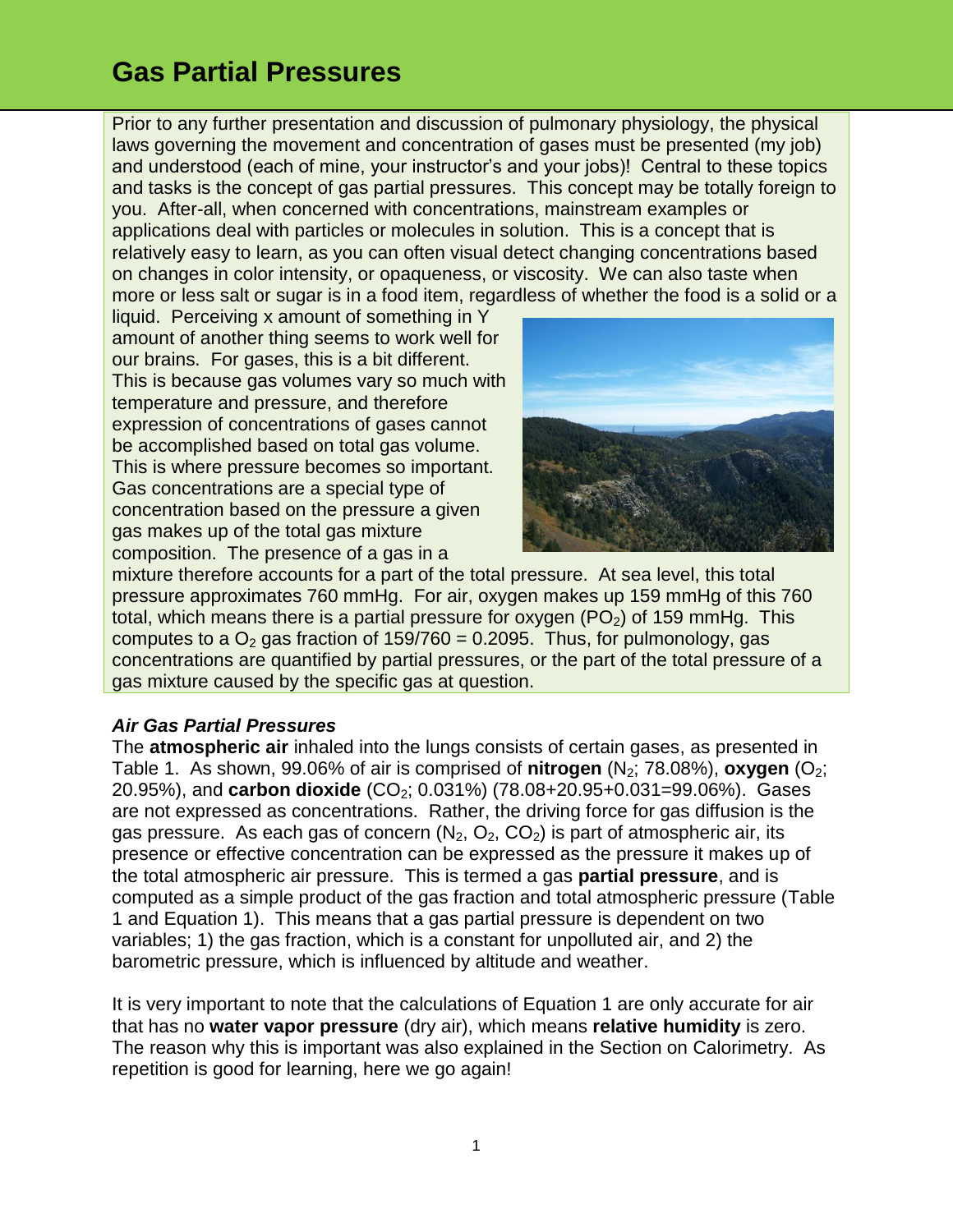| rable 1. Jianuaru yas hacilons for clean an.                                |                 |             |  |  |  |
|-----------------------------------------------------------------------------|-----------------|-------------|--|--|--|
| Gas                                                                         | <b>Symbol</b>   | % by Volume |  |  |  |
| <b>Nitrogen</b>                                                             | N <sub>2</sub>  | 78.08       |  |  |  |
| Oxygen                                                                      | O <sub>2</sub>  | 20.95       |  |  |  |
| Argon                                                                       | Ar              | 0.93        |  |  |  |
| <b>Carbon dioxide</b>                                                       | CO <sub>2</sub> | 0.031       |  |  |  |
| <b>Neon</b>                                                                 | <b>Ne</b>       | 0.0018      |  |  |  |
| <b>Helium</b>                                                               | He              | 0.00052     |  |  |  |
| <b>Methane</b>                                                              | CH <sub>4</sub> | 0.0002      |  |  |  |
| <b>Krypton</b>                                                              | Kr              | 0.00011     |  |  |  |
| <b>Nitrous oxide</b>                                                        | $N_2O$          | 0.00005     |  |  |  |
| <b>Hydrogen</b>                                                             | H <sub>2</sub>  | 0.00005     |  |  |  |
| <b>Xenon</b>                                                                | Xe              | 0.000008    |  |  |  |
| Ozone                                                                       | $O_3$           | 0.000002    |  |  |  |
| Radon                                                                       | Rn              | trace       |  |  |  |
| <b>Other</b>                                                                |                 | 0.00426     |  |  |  |
| $-1 - 1$<br>$\bigcap_{n=1}^{\infty}$ is the set of $\bigcup_{n=1}^{\infty}$ | دار منظمات      | 1.711.4007  |  |  |  |

**Table 1. Standard gas fractions for clean air.**

CRC Handbook of Chemistry and Physics (1997)

*Gas partial pressure*  $(P_{gas}; mmHg) = gas$  *fraction*  $\times$  *barometric pressure* (*mmHg*)

 $P_{CO2} = 0.000314 \times 760 = 0.2386 \ mmHg$  $P_{O2} = 0.2095 \times 760 = 159.22 \ mmHg$ <br>  $P_{CO2} = 0.000314 \times 760 = 0.2386 \ mm$  $P_{N2} = 0.7808 \times 760 = 593.408 \ mmHg$  $P_{02} = 0.2095 \times 760 = 159.22$ 

Water vapor is also a gas, which means that it takes up part of the total atmospheric air pressure, or as you will also learn here, lung air pressure. This means that to calculate accurate values for our three physiological gas partial pressures, the water vapor pressure must first be subtracted from the air pressure. This adjusted air pressure is then used to calculate the gas partial pressures.

Air water vapor pressure is not easy to measure, unless you get it directly from a commercial weather station. Air water vapor pressure is influenced by air temperature and relative humidity, which means that air temperature and relative humidity need to be known to compute water vapor pressure. Refer back to the topic on indirect calorimetry to get added details on relative humidity.

#### *Alveolar Gas Partial Pressures*

The important physiological gas partial pressures are not that of air, but rather that for air in the lung, termed alveolar air, resulting in **alveolar gas partial pressures** (PAgas). As body temperature is typically a constant at 37 °C, unless hypo- or hyperthermic, and relative humidity is 100% for air inside the lungs, the water vapor pressure is assumed to be a constant for most exercise conditions, which for 37 ºC is 47 mmHg water vapor pressure. A list of water vapor pressures for specific temperatures for saturated air (100 % relative humidity) is presented in Table 2.

Equation 1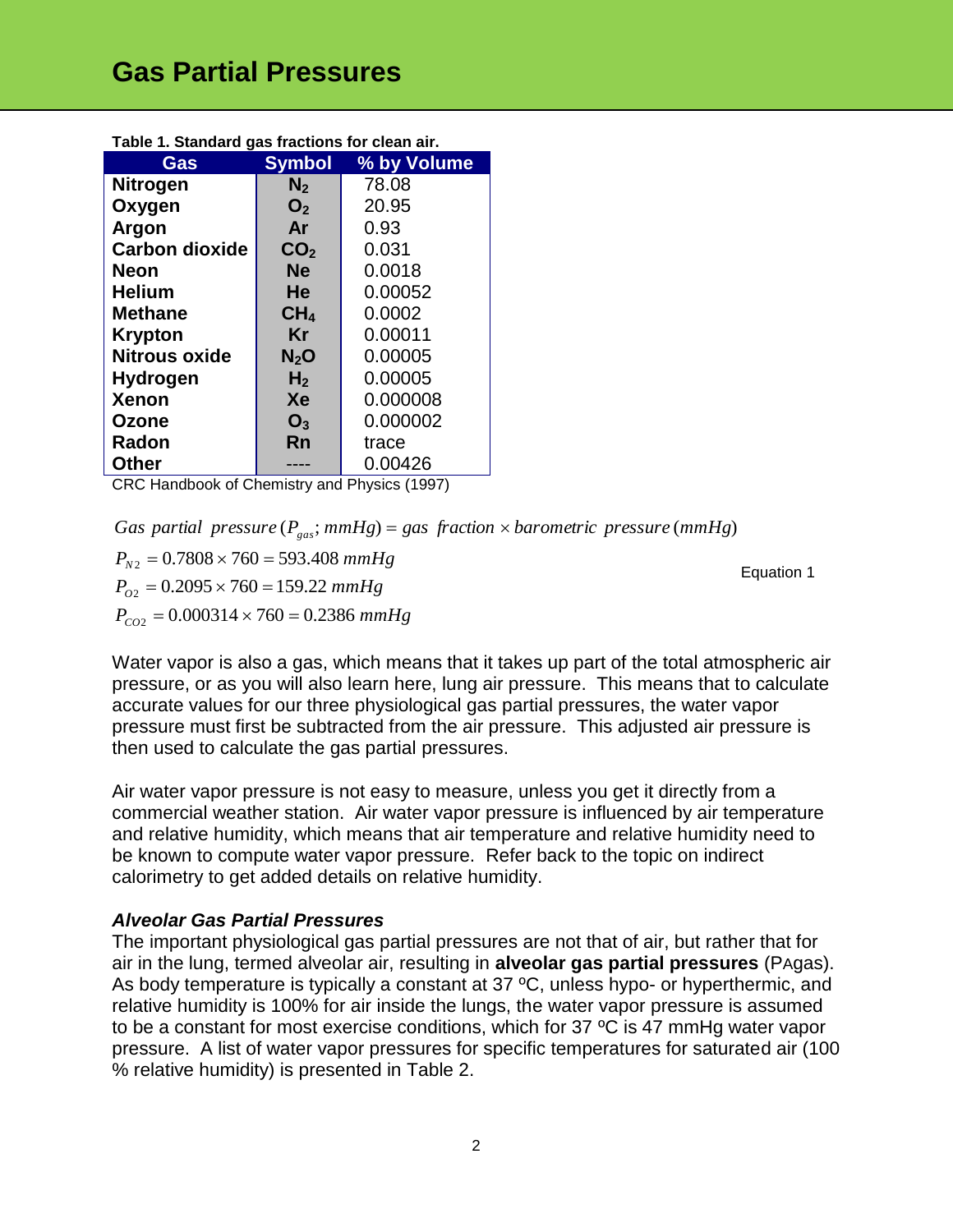| <b>Temperature</b>     | <b>Temperature</b> | P <sub>H2O</sub> |
|------------------------|--------------------|------------------|
| $(\overline{\circ F})$ | $(^{\circ}C)$      | (mmHg)           |
| 57.2                   | 14                 | 21.9             |
| 59                     | 15                 | 13.5             |
| 60.8                   | 16                 | 14.1             |
| 62.6                   | 17                 | 14.9             |
| 64.4                   | 18                 | 15.5             |
| 66.2                   | 19                 | 16.5             |
| 68                     | 20                 | 17.5             |
| 69.8                   | 21                 | 18.7             |
| 71.6                   | 22                 | 19.8             |
| 73.4                   | 23                 | 21.1             |
| 75.2                   | 24                 | 22.4             |
| 77                     | 25                 | 23.8             |
| 78.8                   | 26                 | 25.2             |
| 80.6                   | 27                 | 26.7             |
| 82.4                   | 28                 | 28.3             |
| 84.2                   | 29                 | 30.0             |
| 86                     | 30                 | 31.8             |
| 87.8                   | 31                 | 33.7             |
| 89.6                   | 32                 | 35.7             |
| 91.4                   | 33                 | 37.7             |
| 93.2                   | 34                 | 39.9             |
| 95                     | 35                 | 42.2             |
| 96.8                   | 36                 | 44.6             |
| 98.6                   | 37                 | 47.1             |
| 100.4                  | 38                 | 49.4             |
| 102.2                  | 39                 | 52.0             |
| 104                    | 40                 | 54.7             |

**Table 2. Air water vapor pressures for saturated air at different temperatures.**

 $P_{H2O}$  = (13.955 - (0.6584 x T)) + (0.0419 x T<sup>2</sup>)

Thus, to compute alveolar gas partial pressures, you need to know the atmospheric pressure, that saturated air at 37 ºC has 47 mmHg water vapor pressure, and the alveolar gas fraction. Equation 2 presents the formula for computing barometric pressure from altitude. I recommend that you memorize this equation.

$$
P_B \left( mmHg \right) = 760 \times \left( e^{-(m/7924)} \right) \qquad \text{Equation 2}
$$

Table 3 presents the known alveolar gas fractions in the lung at sea level and 1 mile above sea level (5,280 ft or 1,610 m) , and with normal ventilation. Note that excess ventilation (**hyperventilation**) or under ventilation (**hypoventilation**) for a given metabolic demand of the body will change these fractions. For example, hyperventilation would raise  $PAO<sub>2</sub>$  and lower  $PACO<sub>2</sub>$ . Conversely, hypoventilation would raise  $PACO<sub>2</sub>$  and lower  $PAO<sub>2</sub>$ . Why are there these changes? Well, hyperventilation brings more atmospheric air into the lung than is needed for external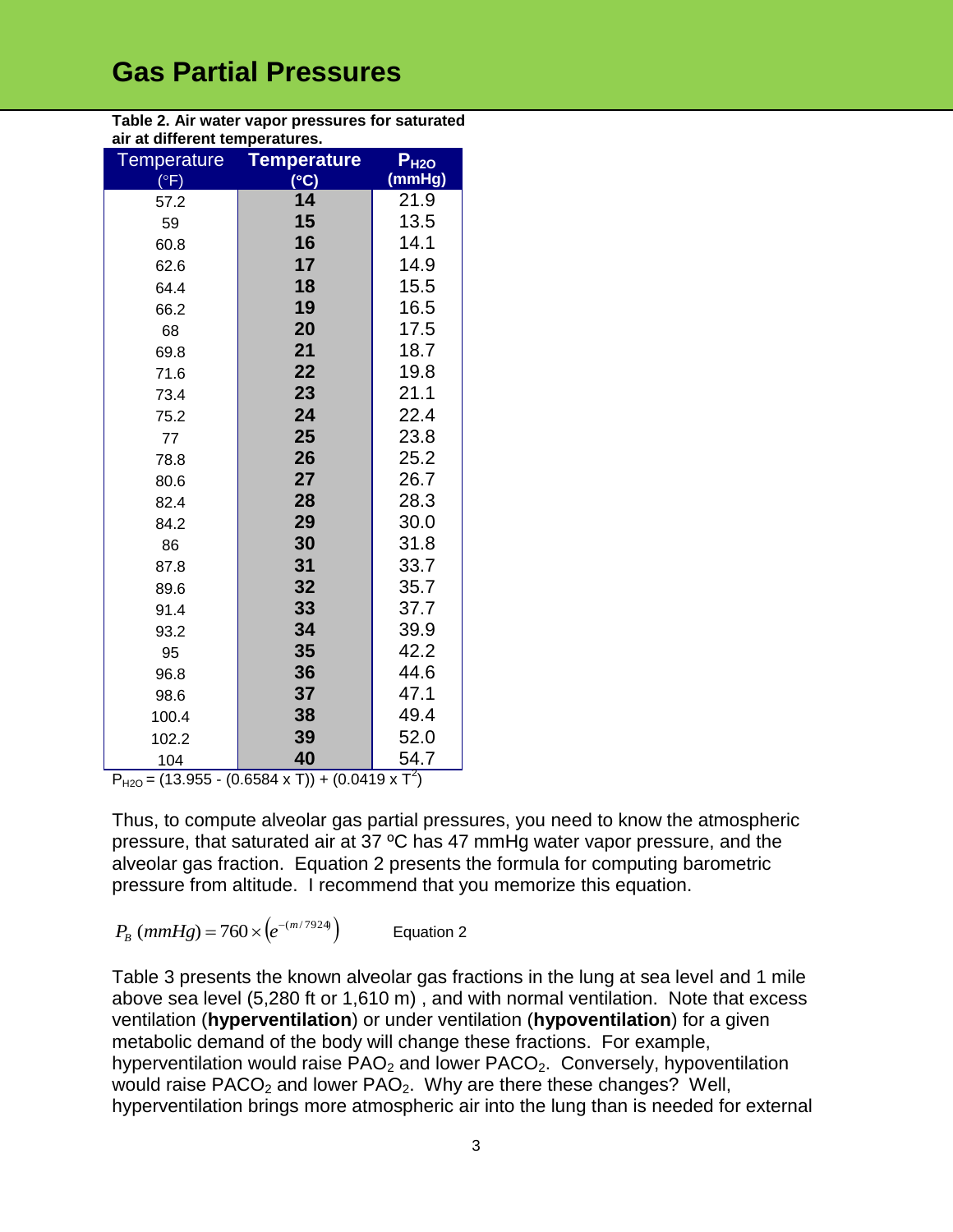respiration to maintain peak blood oxygen content. Thus, the excess oxygen from the excess inhaled air causes alveolar air to be more like atmospheric air, which means having a higher  $PO_2$  and lower  $PCO_2$  than is typical for the lung. Hypoventilation works in the opposite direction. When ventilation is inadequate to meet the metabolic needs of the body, insufficient  $O_2$  is available to sustain peak blood oxygen content and PAO<sub>2</sub> falls. Inadequate ventilation also means a reduced capacity to clear  $CO<sub>2</sub>$  from the body and lung, raising  $PACO<sub>2</sub>$ .

| SGA IGVGI.     |                                                                       |                                    |                                   |                                                                         |  |  |  |
|----------------|-----------------------------------------------------------------------|------------------------------------|-----------------------------------|-------------------------------------------------------------------------|--|--|--|
|                | <b>Sea Level</b><br>$P_B = 760$ mmHg<br>$P_B-47=713 * 0.9906 = 706.3$ |                                    |                                   | 5,280 ft (1,610 m)<br>$P_B = 620$ mmHg<br>$P_B-47=573 * 0.9906 = 567.6$ |  |  |  |
| Gas            | <b>Air Fraction</b>                                                   | <b>Alveolar</b><br><b>Fraction</b> | <b>P<sub>A</sub>gas</b><br>(mmHg) | $PAgas$ (mmHg)                                                          |  |  |  |
| Nitrogen       | 0.78084                                                               | 0.7868                             | 561                               | 447                                                                     |  |  |  |
| Oxygen         | 0.209476                                                              | 0.1472                             | 104                               | 84                                                                      |  |  |  |
| Carbon         | 0.000314                                                              | 0.0566                             | 40                                | 32                                                                      |  |  |  |
| <b>Dioxide</b> |                                                                       |                                    |                                   |                                                                         |  |  |  |

**Table 3. Alveolar gas partial pressures and fractions for conditions of sea level and 1,610 m above sea level.**

The data of alveolar partial pressures at any barometric pressure (altitude) can be calculated from memorizing the bold values.

As indicated at the foot of Table 3, all alveolar data can be completed for this table from simply knowing  $PAO<sub>2</sub>$  and  $PACO<sub>2</sub>$  at sea level. From these values, the alveolar gas fractions can be computed from the known barometric pressure adjusted for lung water vapor. The nitrogen values can then be calculated assuming 99.06% of lung air is nitrogen plus oxygen plus carbon dioxide. The alveolar gas fractions can then be applied to the altitude condition and the new barometric pressure adjusted for lung water vapor, which remains 47 mmHg.

Note that some of these alveolar partial pressures will differ to what is presented in other exercise physiology textbooks. My data research for this book has shown, as I previously explained in the Section on "Indirect Calorimetry", that atmospheric air is not 79.03%  $N_2$ , 20.93%  $O_2$ , and 0.03%  $CO_2$ . These values have been used in past exercise physiology pulmonary presentation because the Argon content of air has been ignored and factored into the nitrogen value. I have decided not to do this, and present real numbers from the CRC Handbook of Chemistry and Physics (1997). The adjustments in the data are not large, but at least they are factually correct!

As will be explained in the next Topic, these alveolar gas partial pressures dictate changes in each of blood  $O_2$  and  $CO_2$  partial pressures.

#### *Tidal Changes in Expired Gas Fractions and Partial Pressures*

I wanted to explain a few more advanced issues about gas partial pressures and ventilation. Remember that the conducting zone of the lung provides an anatomical dead space, where there is no gas exchange. Also remember that after an exhalation, the air in the anatomical dead space consists of air that is reflective of alveolar gas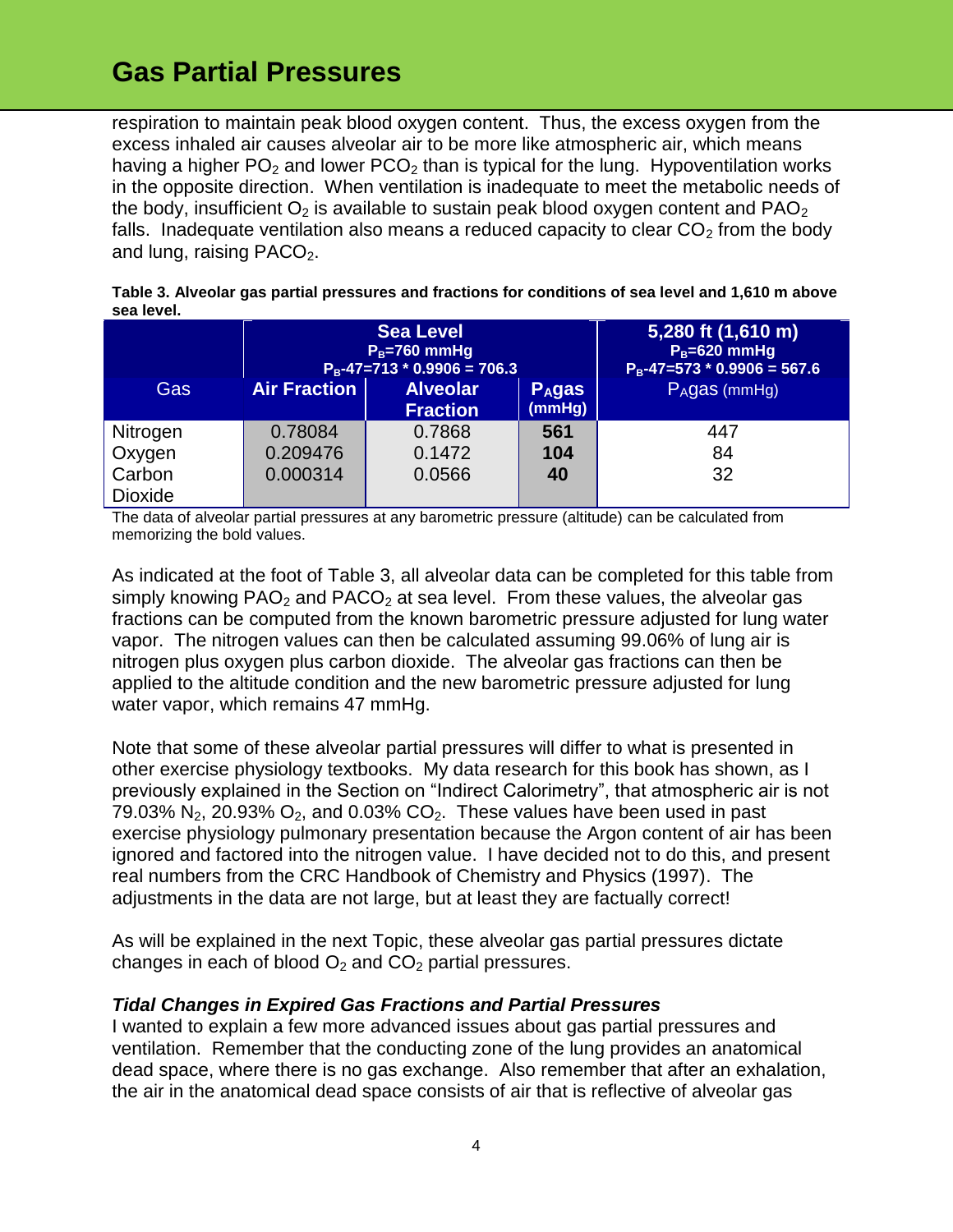conditions as it as the air that was the last to leave the respiratory zone of the lung. We call such air **end-tidal air**, and **end-tidal gas fractions** are measured at the mouth through ports within the mouthpiece apparatus used in indirect calorimetry or spirometry.

Figure 1 provides the data from changes in expired air gas fractions during a normal exhalation. Note the changes in end-tidal gas fractions from the start of expiration to the



**Figure 1. Changes in the O<sup>2</sup> and CO<sup>2</sup> fractions in expired air during a normal breathing cycle.**

end of expiration. The oxygen content of expired air gradually decreases through the exhalation until end-tidal air is reached and the  $O<sub>2</sub>$  fraction becomes stable. The opposite is true for  $CO<sub>2</sub>$ , where the  $CO<sub>2</sub>$  fraction increases and becomes stable for endtidal air. As previously stated, end tidal gas fractions can be used to estimate alveolar gas fractions, but only in individuals with normal, non-diseased, lungs. I hope you are also aware that the two gas responses  $(O_2 \text{ and } CO_2)$  differ in their kinetics. Look at the figure. Which gas has a more rapid change to the end-tidal condition? It should be obvious –  $CO<sub>2</sub>$  at close to double the rate response, which means in half the time. This issue has tremendous relevance to the physiological consequences of changing  $O<sub>2</sub>$  or  $CO<sub>2</sub>$  partial pressures in the air we breathe, and these issues will be addressed again in other Topics in this section, as well as in the content within the Section on environmental physiology.

#### **Glossary Words**

**atmospheric air** refers to air from unpolluted air.

**nitrogen (N2)** is the main gas from atmospheric air, comprising 78.08 % of the total pressure.

**oxygen (O2)** is the main gas from atmospheric air essential for life, comprising 20.95 % of the total pressure.

**carbon dioxide (CO2)** is a biological relevant gas found in low concentrations in atmospheric air, comprising 0.031 % of the total pressure.

**partial pressure** refers to the pressure a specific gas from a mix of gases provides to the total gas pressure.